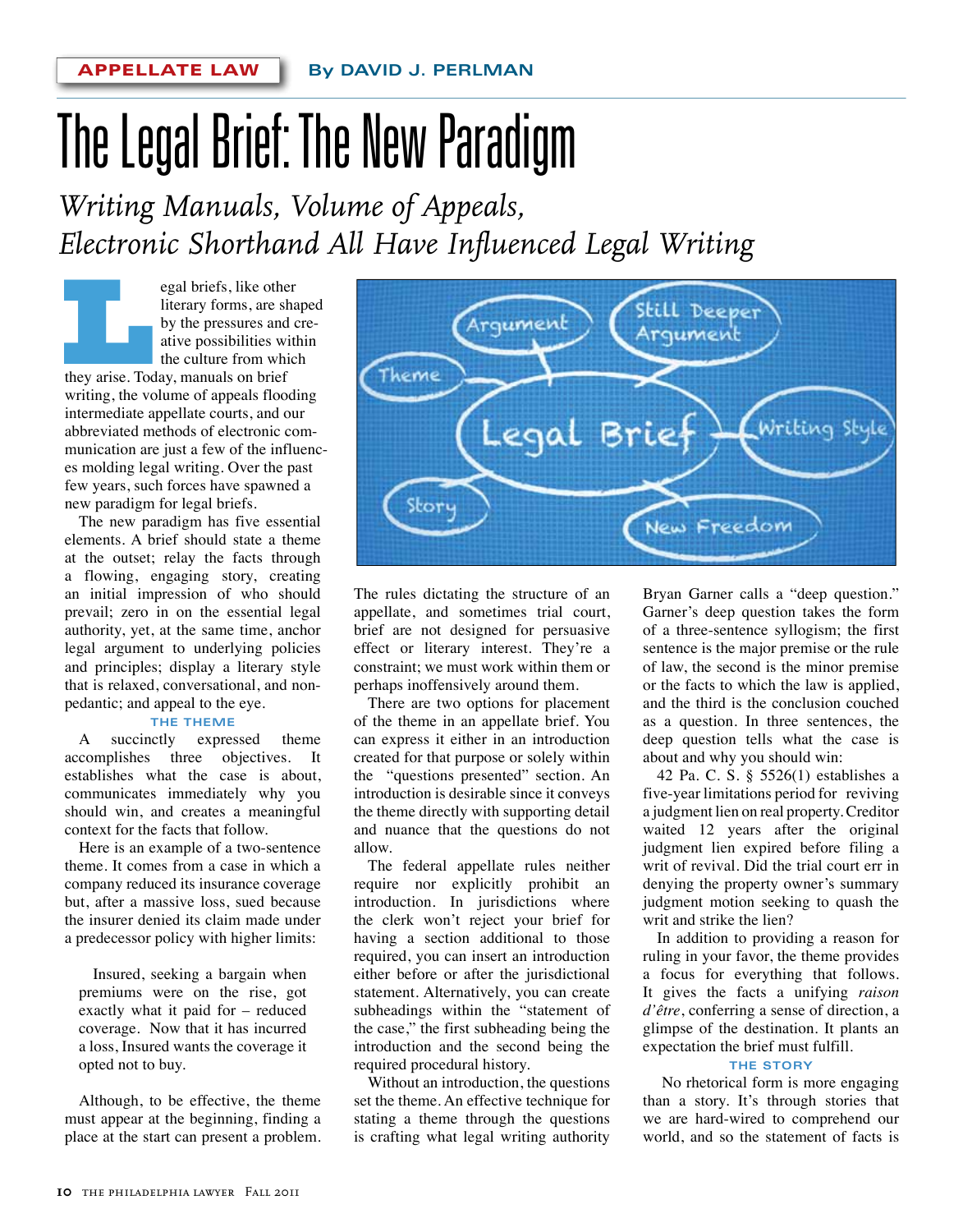the opportunity to draw the reader in.

To hold a reader's interest, to be compelling, a story must flow. Unfortunately, legal writers have the habit of chopping up stories. Excessive legalese is a common way of undercutting momentum. Another is beginning every paragraph with the date. Perhaps the exact date is intended to signal a lawyer's certitude and precision. But authorial self-assertion is inevitably a distraction. Exact dates should be used only when pertinent, and general temporal signposts – such as "then" or "after" – can provide a forward nudge.

Concrete details, not abstractions, carry a story. In the latest manual on brief-writing, published this year, "Point Made: How To Write Like the Nation's Top Advocates," Ross Guberman advises to "show, not tell." Better not to render judgments or draw conclusions. Let facts speak and the mind conclude. A judge may remember your case years later – to say nothing of decisive moments such as oral argument or a panel conference – because of a striking detail.

Finally, a story artfully told is argument. It has a point, specifically a moral point. A moral skeleton, never visible, never stated, underlies the facts: someone acted badly and caused harm. Someone else suffered. Or perhaps the accused wrongdoer is innocent. He was simply going about his business, acting as expected, and did nothing to create another's misfortune. The skilled legal writer conveys this moral subtext through selection, ordering and emphasis of concrete facts.

#### **THE ARGUMENT**

It's the job of argument to supply the legal justification for the result the moral subtext otherwise compels. In an appellate brief, the argument appears three times: first, in the table of contents, then in the summary of the argument, and finally in the argument section itself.

The most palatable table of contents is vanilla. Too many subordinate topics suggest that your brief will be painfully complicated and mind numbing. The paradigm table should display an argument's ineluctable simplicity, not its elegant complexity.

The summary of the argument may be the only section that a judge on an intermediate appellate court, swamped with briefs, reads. And if he does read the

entire brief, it would be the one section he would likely re-read. Invariably, it is best written after the full argument since writing the argument supplies the perspective for summarizing it.

For the argument section, the trend is toward brevity and concision. The obvious – even if once customary – can be omitted. For example, there is rarely a need to recite the evidentiary standard for a motion to dismiss or summary judgment. As to legal authority, only the most pertinent should be cited. The brief is not a vehicle for signaling to a client that substantial time was indeed spent doing legal research.

#### **THE STILL DEEPER ARGUMENT**

While brevity is highly valued, the new paradigm calls for a deeper understanding and explication of the law. Too often we skitter along the surface of elements and tests – as if reaching an incontestable result were simply a matter of mechanically entering data into a formula. More is required to withstand thoughtful challenges, whether from opposing counsel or an appellate panel. We should finally recognize, in our daily practice, that deeper principles of law or

policy underlie every rule and deeper ones still underlie those.

Perhaps no one has raised awareness of the depth of the law more than the great legal philosopher Ronald Dworkin. His insights are to law as plate tectonics is to geology, illuminating the foundation while explaining its daily phenomena. He deserves special mention in the context of the new paradigm because his latest book, "Justice for Hedgehogs," is a monumental and compelling achievement that propels our thinking forward and secures his eminent place in history.

In general, Dworkin describes legal reasoning as a form of interpretation, a style of inquiry distinct from scientific inquiry. The latter has erroneously served as the model for truth-seeking in non-scientific venues, including law. Importantly, the distinction between interpretive and scientific methods does not mean that law is arbitrary or subjective or that there are no right answers to difficult legal problems. Interpretation, including legal interpretation, can be done well and it can be done poorly; science is

## INCORPORATION AND LIMITED LIABILITY COMPANY FORMATION SERVICES